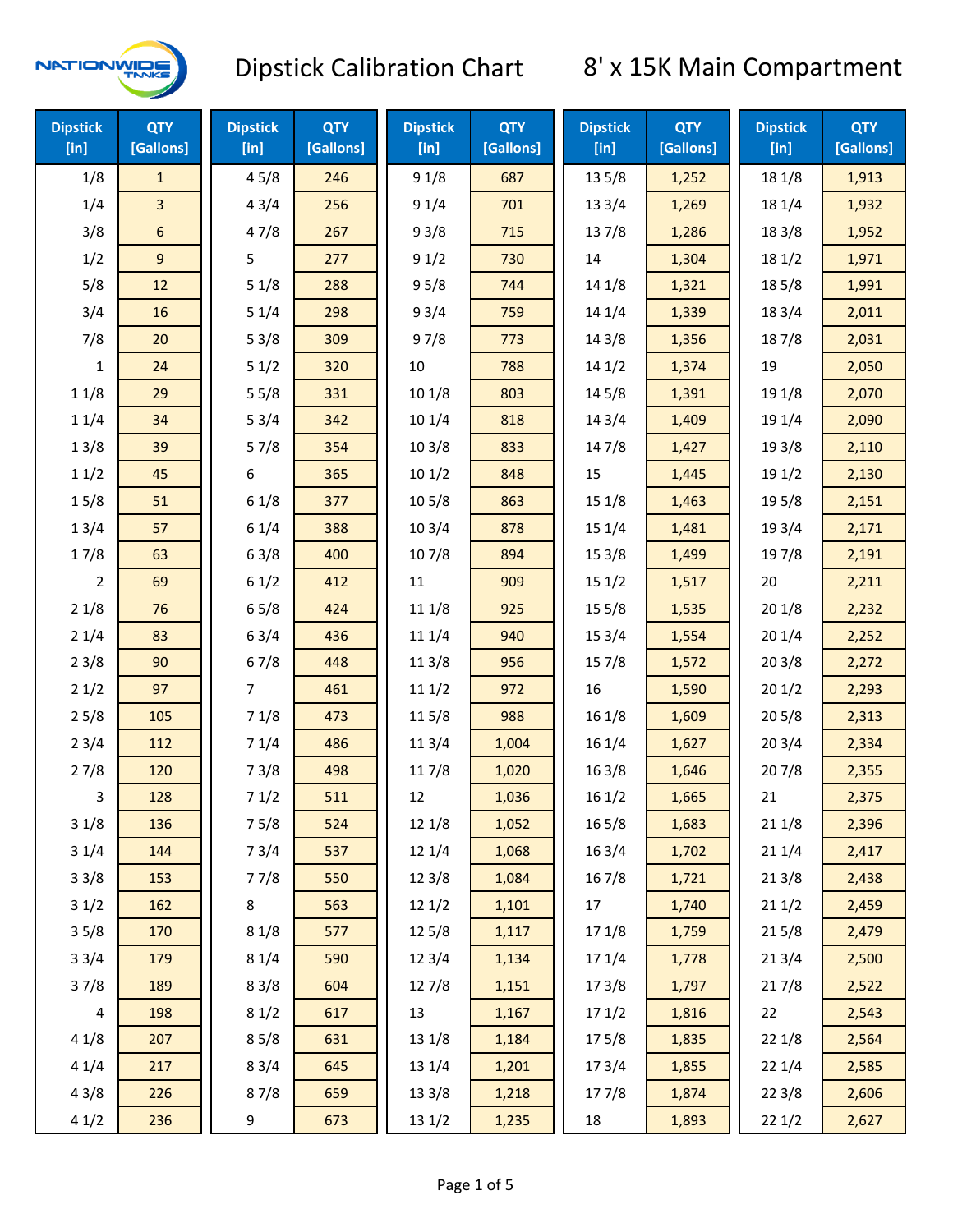

| <b>Dipstick</b><br>[in] | <b>QTY</b><br>[Gallons] | <b>Dipstick</b><br>$[$ in] | <b>QTY</b><br>[Gallons] | <b>Dipstick</b><br>$[$ in] | <b>QTY</b><br>[Gallons] | <b>Dipstick</b><br>[in] | <b>QTY</b><br>[Gallons] | <b>Dipstick</b><br>$[$ in] | <b>QTY</b><br>[Gallons] |
|-------------------------|-------------------------|----------------------------|-------------------------|----------------------------|-------------------------|-------------------------|-------------------------|----------------------------|-------------------------|
| 225/8                   | 2,649                   | 271/8                      | 3,445                   | 315/8                      | 4,288                   | 36 1/8                  | 5,167                   | 40 5/8                     | 6,071                   |
| 223/4                   | 2,670                   | 271/4                      | 3,468                   | 31 3/4                     | 4,312                   | 36 1/4                  | 5,192                   | 40 3/4                     | 6,097                   |
| 227/8                   | 2,692                   | 273/8                      | 3,490                   | 317/8                      | 4,336                   | 363/8                   | 5,217                   | 407/8                      | 6,122                   |
| 23                      | 2,713                   | 271/2                      | 3,513                   | 32                         | 4,360                   | 361/2                   | 5,242                   | 41                         | 6,148                   |
| 231/8                   | 2,734                   | 275/8                      | 3,536                   | 32 1/8                     | 4,384                   | $36\,5/8$               | 5,266                   | 41 1/8                     | 6,173                   |
| 231/4                   | 2,756                   | 273/4                      | 3,559                   | 32 1/4                     | 4,408                   | 363/4                   | 5,291                   | 41 1/4                     | 6,199                   |
| 233/8                   | 2,778                   | 277/8                      | 3,582                   | 323/8                      | 4,432                   | 36 7/8                  | 5,316                   | 41 3/8                     | 6,224                   |
| 231/2                   | 2,799                   | 28                         | 3,605                   | 321/2                      | 4,456                   | 37                      | 5,341                   | 411/2                      | 6,249                   |
| 235/8                   | 2,821                   | 28 1/8                     | 3,628                   | 32 5/8                     | 4,481                   | 37 1/8                  | 5,366                   | 41 5/8                     | 6,275                   |
| 233/4                   | 2,843                   | 28 1/4                     | 3,652                   | 32 3/4                     | 4,505                   | 37 1/4                  | 5,391                   | 41 3/4                     | 6,300                   |
| 237/8                   | 2,864                   | 28 3/8                     | 3,675                   | 327/8                      | 4,529                   | 373/8                   | 5,416                   | 417/8                      | 6,326                   |
| 24                      | 2,886                   | 281/2                      | 3,698                   | 33                         | 4,553                   | 371/2                   | 5,441                   | 42                         | 6,351                   |
| 24 1/8                  | 2,908                   | 28 5/8                     | 3,721                   | 33 1/8                     | 4,578                   | 375/8                   | 5,466                   | 42 1/8                     | 6,377                   |
| 241/4                   | 2,930                   | 28 3/4                     | 3,744                   | 33 1/4                     | 4,602                   | 373/4                   | 5,491                   | 42 1/4                     | 6,402                   |
| 243/8                   | 2,952                   | 287/8                      | 3,768                   | 33 3/8                     | 4,626                   | 377/8                   | 5,516                   | 42 3/8                     | 6,428                   |
| 241/2                   | 2,974                   | 29                         | 3,791                   | 331/2                      | 4,651                   | 38                      | 5,541                   | 421/2                      | 6,453                   |
| 245/8                   | 2,996                   | 29 1/8                     | 3,814                   | 33 5/8                     | 4,675                   | 38 1/8                  | 5,566                   | 42 5/8                     | 6,479                   |
| 243/4                   | 3,018                   | 29 1/4                     | 3,838                   | 33 3/4                     | 4,699                   | 38 1/4                  | 5,592                   | 42 3/4                     | 6,505                   |
| 24 7/8                  | 3,040                   | 29 3/8                     | 3,861                   | 337/8                      | 4,724                   | 38 3/8                  | 5,617                   | 42 7/8                     | 6,530                   |
| 25                      | 3,062                   | 29 1/2                     | 3,885                   | 34                         | 4,748                   | 38 1/2                  | 5,642                   | 43                         | 6,556                   |
| 251/8                   | 3,084                   | 29 5/8                     | 3,908                   | 34 1/8                     | 4,773                   | 38 5/8                  | 5,667                   | 43 1/8                     | 6,581                   |
| 251/4                   | 3,107                   | 29 3/4                     | 3,932                   | 34 1/4                     | 4,797                   | 38 3/4                  | 5,692                   | 43 1/4                     | 6,607                   |
| 253/8                   | 3,129                   | 297/8                      | 3,955                   | 34 3/8                     | 4,822                   | 387/8                   | 5,717                   | 43 3/8                     | 6,632                   |
| 251/2                   | 3,151                   | 30                         | 3,979                   | 34 1/2                     | 4,846                   | 39                      | 5,743                   | 43 1/2                     | 6,658                   |
| 255/8                   | 3,174                   | 301/8                      | 4,002                   | 34 5/8                     | 4,871                   | 39 1/8                  | 5,768                   | 43 5/8                     | 6,684                   |
| 253/4                   | 3,196                   | 30 1/4                     | 4,026                   | 34 3/4                     | 4,895                   | 39 1/4                  | 5,793                   | 43 3/4                     | 6,709                   |
| 257/8                   | 3,218                   | 303/8                      | 4,050                   | 347/8                      | 4,920                   | 39 3/8                  | 5,818                   | 437/8                      | 6,735                   |
| 26                      | 3,241                   | 301/2                      | 4,073                   | 35                         | 4,944                   | 39 1/2                  | 5,844                   | 44                         | 6,760                   |
| 26 1/8                  | 3,263                   | 305/8                      | 4,097                   | 35 1/8                     | 4,969                   | 39 5/8                  | 5,869                   | 44 1/8                     | 6,786                   |
| 26 1/4                  | 3,286                   | 30 3/4                     | 4,121                   | 35 1/4                     | 4,994                   | 39 3/4                  | 5,894                   | 44 1/4                     | 6,812                   |
| 263/8                   | 3,308                   | 307/8                      | 4,145                   | 35 3/8                     | 5,018                   | 397/8                   | 5,919                   | 44 3/8                     | 6,837                   |
| 261/2                   | 3,331                   | 31                         | 4,168                   | 351/2                      | 5,043                   | 40                      | 5,945                   | 44 1/2                     | 6,863                   |
| 265/8                   | 3,354                   | 31 1/8                     | 4,192                   | 35 5/8                     | 5,068                   | 40 1/8                  | 5,970                   | 44 5/8                     | 6,889                   |
| 263/4                   | 3,376                   | 31 1/4                     | 4,216                   | 35 3/4                     | 5,093                   | 40 1/4                  | 5,995                   | 44 3/4                     | 6,914                   |
| 267/8                   | 3,399                   | 31 3/8                     | 4,240                   | 357/8                      | 5,117                   | 40 3/8                  | 6,021                   | 447/8                      | 6,940                   |
| 27                      | 3,422                   | 31 1/2                     | 4,264                   | 36                         | 5,142                   | 40 1/2                  | 6,046                   | 45                         | 6,966                   |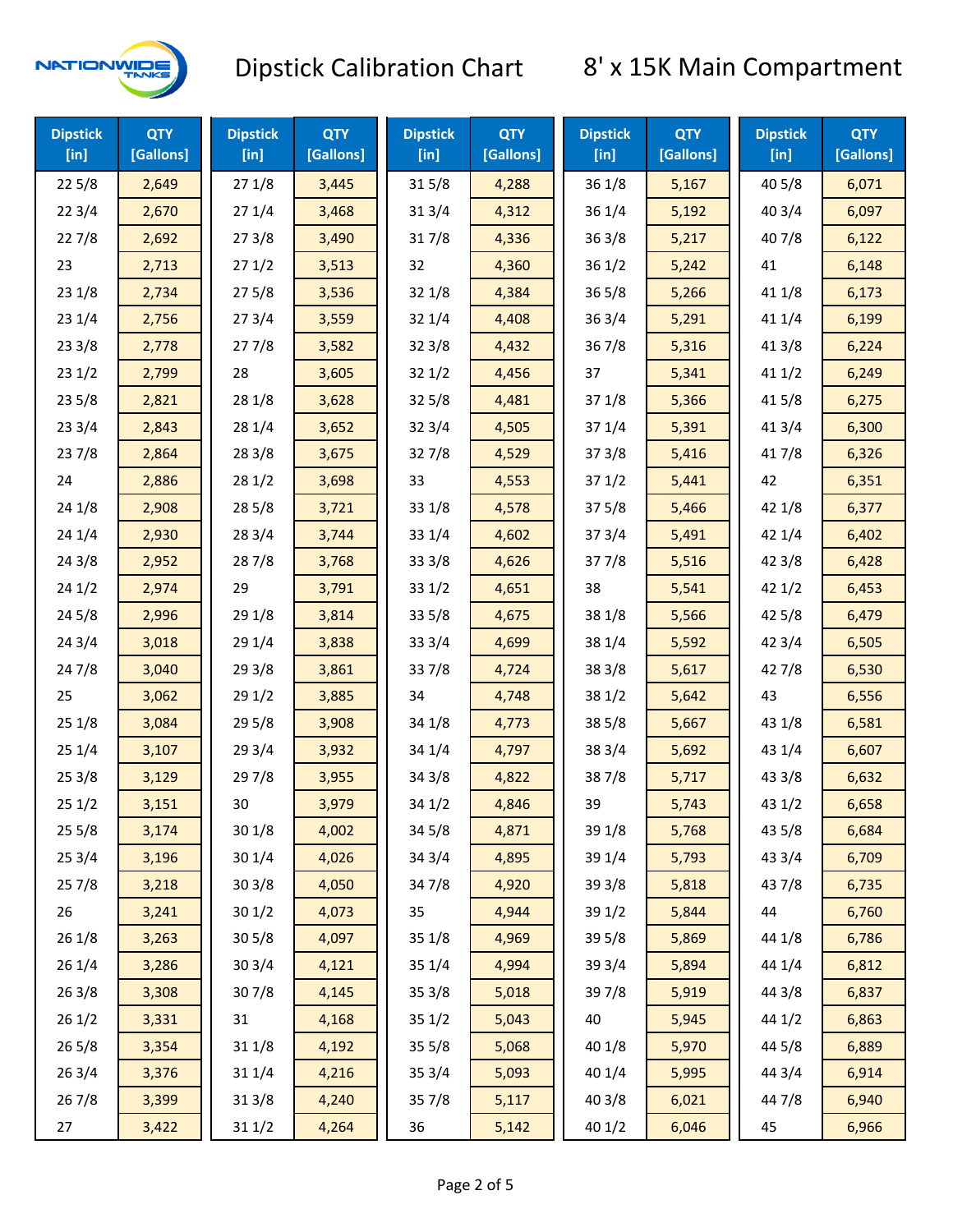

| <b>Dipstick</b><br>$[$ in] | <b>QTY</b><br>[Gallons] | <b>Dipstick</b><br>$[$ in] | <b>QTY</b><br>[Gallons] | <b>Dipstick</b><br>$[$ in] | <b>QTY</b><br>[Gallons] | <b>Dipstick</b><br>$[$ in] | <b>QTY</b><br>[Gallons] | <b>Dipstick</b><br>$[$ in] | <b>QTY</b><br>[Gallons] |
|----------------------------|-------------------------|----------------------------|-------------------------|----------------------------|-------------------------|----------------------------|-------------------------|----------------------------|-------------------------|
| 45 1/8                     | 6,991                   | 49 5/8                     | 7,917                   | 54 1/8                     | 8,840                   | 58 5/8                     | 9,750                   | 63 1/8                     | 10,637                  |
| 45 1/4                     | 7,017                   | 49 3/4                     | 7,943                   | 54 1/4                     | 8,865                   | 58 3/4                     | 9,775                   | 63 1/4                     | 10,661                  |
| 45 3/8                     | 7,043                   | 49 7/8                     | 7,969                   | 54 3/8                     | 8,891                   | 587/8                      | 9,800                   | 63 3/8                     | 10,685                  |
| 45 1/2                     | 7,068                   | 50                         | 7,995                   | 54 1/2                     | 8,916                   | 59                         | 9,825                   | 63 1/2                     | 10,709                  |
| 45 5/8                     | 7,094                   | 50 1/8                     | 8,020                   | 54 5/8                     | 8,942                   | 59 1/8                     | 9,850                   | 63 5/8                     | 10,734                  |
| 45 3/4                     | 7,120                   | 50 1/4                     | 8,046                   | 54 3/4                     | 8,967                   | 59 1/4                     | 9,874                   | 63 3/4                     | 10,758                  |
| 45 7/8                     | 7,146                   | 503/8                      | 8,072                   | 54 7/8                     | 8,993                   | 59 3/8                     | 9,899                   | 637/8                      | 10,782                  |
| 46                         | 7,171                   | 501/2                      | 8,097                   | 55                         | 9,018                   | 59 1/2                     | 9,924                   | 64                         | 10,806                  |
| 46 1/8                     | 7,197                   | 505/8                      | 8,123                   | 55 1/8                     | 9,044                   | 59 5/8                     | 9,949                   | 64 1/8                     | 10,830                  |
| 46 1/4                     | 7,223                   | 503/4                      | 8,149                   | 55 1/4                     | 9,069                   | 59 3/4                     | 9,974                   | 64 1/4                     | 10,854                  |
| 46 3/8                     | 7,248                   | 507/8                      | 8,174                   | 55 3/8                     | 9,094                   | 59 7/8                     | 9,999                   | 64 3/8                     | 10,878                  |
| 46 1/2                     | 7,274                   | 51                         | 8,200                   | 55 1/2                     | 9,120                   | 60                         | 10,024                  | 64 1/2                     | 10,902                  |
| 46 5/8                     | 7,300                   | 51 1/8                     | 8,226                   | 55 5/8                     | 9,145                   | 60 1/8                     | 10,048                  | 64 5/8                     | 10,926                  |
| 46 3/4                     | 7,326                   | 51 1/4                     | 8,251                   | 55 3/4                     | 9,170                   | 60 1/4                     | 10,073                  | 64 3/4                     | 10,950                  |
| 46 7/8                     | 7,351                   | 513/8                      | 8,277                   | 55 7/8                     | 9,196                   | 603/8                      | 10,098                  | 64 7/8                     | 10,973                  |
| 47                         | 7,377                   | 511/2                      | 8,303                   | 56                         | 9,221                   | 601/2                      | 10,123                  | 65                         | 10,997                  |
| 47 1/8                     | 7,403                   | 515/8                      | 8,328                   | 56 1/8                     | 9,246                   | 60 5/8                     | 10,147                  | 65 1/8                     | 11,021                  |
| 47 1/4                     | 7,429                   | 51 3/4                     | 8,354                   | 56 1/4                     | 9,272                   | 603/4                      | 10,172                  | 65 1/4                     | 11,045                  |
| 47 3/8                     | 7,454                   | 517/8                      | 8,380                   | 563/8                      | 9,297                   | 60 7/8                     | 10,197                  | 65 3/8                     | 11,069                  |
| 47 1/2                     | 7,480                   | 52                         | 8,405                   | 56 1/2                     | 9,322                   | 61                         | 10,221                  | 65 1/2                     | 11,092                  |
| 475/8                      | 7,506                   | 52 1/8                     | 8,431                   | 56 5/8                     | 9,348                   | 61 1/8                     | 10,246                  | 65 5/8                     | 11,116                  |
| 47 3/4                     | 7,531                   | 52 1/4                     | 8,457                   | 56 3/4                     | 9,373                   | 61 1/4                     | 10,271                  | 65 3/4                     | 11,140                  |
| 477/8                      | 7,557                   | 52 3/8                     | 8,482                   | 567/8                      | 9,398                   | 61 3/8                     | 10,295                  | 65 7/8                     | 11,163                  |
| 48                         | 7,583                   | 52 1/2                     | 8,508                   | 57                         | 9,423                   | 61 1/2                     | 10,320                  | 66                         | 11,187                  |
| 48 1/8                     | 7,609                   | 525/8                      | 8,533                   | 57 1/8                     | 9,448                   | 615/8                      | 10,344                  | 66 1/8                     | 11,211                  |
| 48 1/4                     | 7,634                   | 52 3/4                     | 8,559                   | 57 1/4                     | 9,474                   | 61 3/4                     | 10,369                  | 66 1/4                     | 11,234                  |
| 48 3/8                     | 7,660                   | 527/8                      | 8,585                   | 57 3/8                     | 9,499                   | 617/8                      | 10,393                  | 66 3/8                     | 11,258                  |
| 48 1/2                     | 7,686                   | 53                         | 8,610                   | 57 1/2                     | 9,524                   | 62                         | 10,418                  | 66 1/2                     | 11,281                  |
| 48 5/8                     | 7,712                   | 53 1/8                     | 8,636                   | 57 5/8                     | 9,549                   | 62 1/8                     | 10,442                  | 66 5/8                     | 11,305                  |
| 48 3/4                     | 7,737                   | 53 1/4                     | 8,661                   | 573/4                      | 9,574                   | 62 1/4                     | 10,467                  | 66 3/4                     | 11,328                  |
| 487/8                      | 7,763                   | 53 3/8                     | 8,687                   | 577/8                      | 9,599                   | 62 3/8                     | 10,491                  | 667/8                      | 11,351                  |
| 49                         | 7,789                   | 53 1/2                     | 8,712                   | 58                         | 9,624                   | 621/2                      | 10,515                  | 67                         | 11,375                  |
| 49 1/8                     | 7,814                   | 53 5/8                     | 8,738                   | 58 1/8                     | 9,650                   | 62 5/8                     | 10,540                  | 671/8                      | 11,398                  |
| 49 1/4                     | 7,840                   | 53 3/4                     | 8,763                   | 58 1/4                     | 9,675                   | 62 3/4                     | 10,564                  | 67 1/4                     | 11,421                  |
| 49 3/8                     | 7,866                   | 537/8                      | 8,789                   | 58 3/8                     | 9,700                   | 627/8                      | 10,588                  | 673/8                      | 11,445                  |
| 49 1/2                     | 7,892                   | 54                         | 8,814                   | 58 1/2                     | 9,725                   | 63                         | 10,613                  | 67 1/2                     | 11,468                  |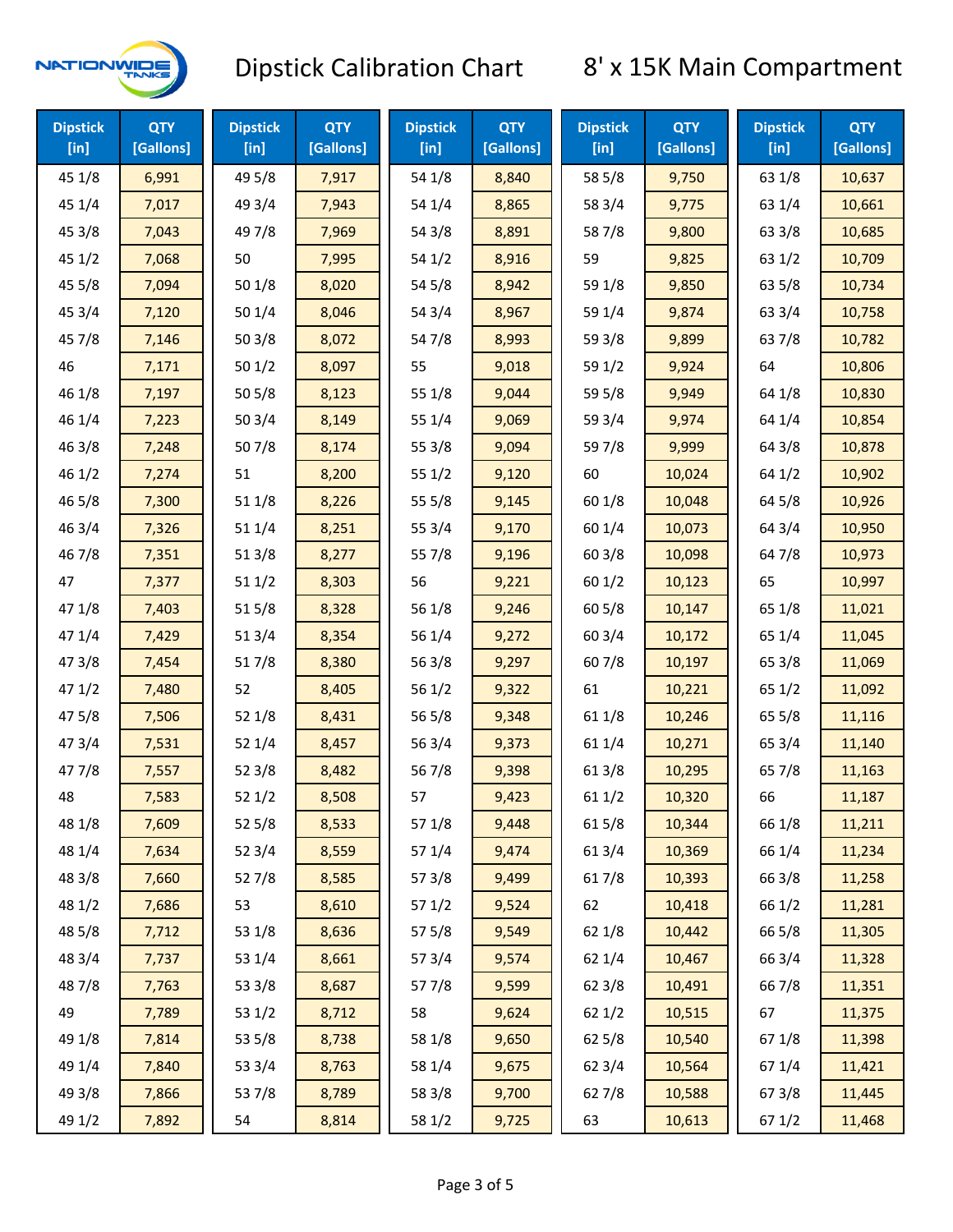

| <b>Dipstick</b><br>$[$ in] | <b>QTY</b><br>[Gallons] | <b>Dipstick</b><br>$[$ in] | <b>QTY</b><br>[Gallons] | <b>Dipstick</b><br>$[$ in] | <b>QTY</b><br>[Gallons] | <b>Dipstick</b><br>$[$ in] | <b>QTY</b><br>[Gallons] | <b>Dipstick</b><br>[in] | <b>QTY</b><br>[Gallons] |
|----------------------------|-------------------------|----------------------------|-------------------------|----------------------------|-------------------------|----------------------------|-------------------------|-------------------------|-------------------------|
| 675/8                      | 11,491                  | 72 1/8                     | 12,301                  | 765/8                      | 13,055                  | 81 1/8                     | 13,739                  | 855/8                   | 14,333                  |
| 67 3/4                     | 11,514                  | 72 1/4                     | 12,323                  | 763/4                      | 13,076                  | 81 1/4                     | 13,757                  | 85 3/4                  | 14,348                  |
| 677/8                      | 11,537                  | 72 3/8                     | 12,345                  | 767/8                      | 13,095                  | 81 3/8                     | 13,774                  | 857/8                   | 14,363                  |
| 68                         | 11,560                  | 721/2                      | 12,367                  | 77                         | 13,115                  | 811/2                      | 13,792                  | 86                      | 14,378                  |
| 68 1/8                     | 11,583                  | 725/8                      | 12,388                  | 77 1/8                     | 13,135                  | 815/8                      | 13,810                  | 86 1/8                  | 14,393                  |
| 68 1/4                     | 11,606                  | 72 3/4                     | 12,410                  | 77 1/4                     | 13,155                  | 813/4                      | 13,827                  | 86 1/4                  | 14,407                  |
| 68 3/8                     | 11,629                  | 727/8                      | 12,431                  | 77 3/8                     | 13,175                  | 817/8                      | 13,845                  | 86 3/8                  | 14,422                  |
| 68 1/2                     | 11,652                  | 73                         | 12,453                  | 771/2                      | 13,194                  | 82                         | 13,862                  | 86 1/2                  | 14,436                  |
| 68 5/8                     | 11,675                  | 73 1/8                     | 12,474                  | 775/8                      | 13,214                  | 82 1/8                     | 13,879                  | 86 5/8                  | 14,451                  |
| 68 3/4                     | 11,698                  | 73 1/4                     | 12,496                  | 773/4                      | 13,234                  | 82 1/4                     | 13,897                  | 86 3/4                  | 14,465                  |
| 687/8                      | 11,721                  | 73 3/8                     | 12,517                  | 777/8                      | 13,253                  | 82 3/8                     | 13,914                  | 867/8                   | 14,479                  |
| 69                         | 11,744                  | 73 1/2                     | 12,538                  | 78                         | 13,273                  | 821/2                      | 13,931                  | 87                      | 14,493                  |
| 69 1/8                     | 11,767                  | 73 5/8                     | 12,560                  | 78 1/8                     | 13,292                  | 825/8                      | 13,948                  | 871/8                   | 14,507                  |
| 69 1/4                     | 11,789                  | 73 3/4                     | 12,581                  | 78 1/4                     | 13,311                  | 82 3/4                     | 13,965                  | 871/4                   | 14,521                  |
| 69 3/8                     | 11,812                  | 737/8                      | 12,602                  | 78 3/8                     | 13,331                  | 827/8                      | 13,982                  | 87 3/8                  | 14,535                  |
| 69 1/2                     | 11,835                  | 74                         | 12,623                  | 78 1/2                     | 13,350                  | 83                         | 13,999                  | 871/2                   | 14,549                  |
| 69 5/8                     | 11,857                  | 74 1/8                     | 12,644                  | 78 5/8                     | 13,369                  | 83 1/8                     | 14,015                  | 875/8                   | 14,562                  |
| 69 3/4                     | 11,880                  | 74 1/4                     | 12,665                  | 78 3/4                     | 13,388                  | 83 1/4                     | 14,032                  | 87 3/4                  | 14,576                  |
| 697/8                      | 11,902                  | 74 3/8                     | 12,686                  | 787/8                      | 13,407                  | 83 3/8                     | 14,048                  | 877/8                   | 14,589                  |
| 70                         | 11,925                  | 74 1/2                     | 12,707                  | 79                         | 13,426                  | 83 1/2                     | 14,065                  | 88                      | 14,603                  |
| 70 1/8                     | 11,947                  | 74 5/8                     | 12,728                  | 79 1/8                     | 13,445                  | 83 5/8                     | 14,081                  | 88 1/8                  | 14,616                  |
| 70 1/4                     | 11,970                  | 74 3/4                     | 12,749                  | 79 1/4                     | 13,464                  | 83 3/4                     | 14,098                  | 88 1/4                  | 14,629                  |
| 70 3/8                     | 11,992                  | 747/8                      | 12,770                  | 79 3/8                     | 13,483                  | 837/8                      | 14,114                  | 88 3/8                  | 14,642                  |
| 70 1/2                     | 12,015                  | 75                         | 12,791                  | 79 1/2                     | 13,501                  | 84                         | 14,130                  | 88 1/2                  | 14,655                  |
| 70 5/8                     | 12,037                  | 75 1/8                     | 12,811                  | 79 5/8                     | 13,520                  | 84 1/8                     | 14,146                  | 88 5/8                  | 14,668                  |
| 70 3/4                     | 12,059                  | 75 1/4                     | 12,832                  | 79 3/4                     | 13,539                  | 84 1/4                     | 14,162                  | 88 3/4                  | 14,680                  |
| 70 7/8                     | 12,081                  | 75 3/8                     | 12,852                  | 79 7/8                     | 13,557                  | 84 3/8                     | 14,178                  | 887/8                   | 14,693                  |
| 71                         | 12,104                  | 75 1/2                     | 12,873                  | 80                         | 13,576                  | 84 1/2                     | 14,194                  | 89                      | 14,705                  |
| 71 1/8                     | 12,126                  | 75 5/8                     | 12,893                  | 80 1/8                     | 13,594                  | 84 5/8                     | 14,210                  | 89 1/8                  | 14,718                  |
| 71 1/4                     | 12,148                  | 75 3/4                     | 12,914                  | 80 1/4                     | 13,612                  | 84 3/4                     | 14,226                  | 89 1/4                  | 14,730                  |
| 713/8                      | 12,170                  | 75 7/8                     | 12,934                  | 80 3/8                     | 13,631                  | 847/8                      | 14,241                  | 89 3/8                  | 14,742                  |
| 71 1/2                     | 12,192                  | 76                         | 12,955                  | 80 1/2                     | 13,649                  | 85                         | 14,257                  | 89 1/2                  | 14,754                  |
| 715/8                      | 12,214                  | 76 1/8                     | 12,975                  | 80 5/8                     | 13,667                  | 85 1/8                     | 14,272                  | 89 5/8                  | 14,766                  |
| 713/4                      | 12,236                  | 76 1/4                     | 12,995                  | 80 3/4                     | 13,685                  | 85 1/4                     | 14,288                  | 89 3/4                  | 14,778                  |
| 717/8                      | 12,258                  | 763/8                      | 13,015                  | 807/8                      | 13,703                  | 85 3/8                     | 14,303                  | 897/8                   | 14,789                  |
| 72                         | 12,280                  | 76 1/2                     | 13,035                  | 81                         | 13,721                  | 85 1/2                     | 14,318                  | 90                      | 14,801                  |